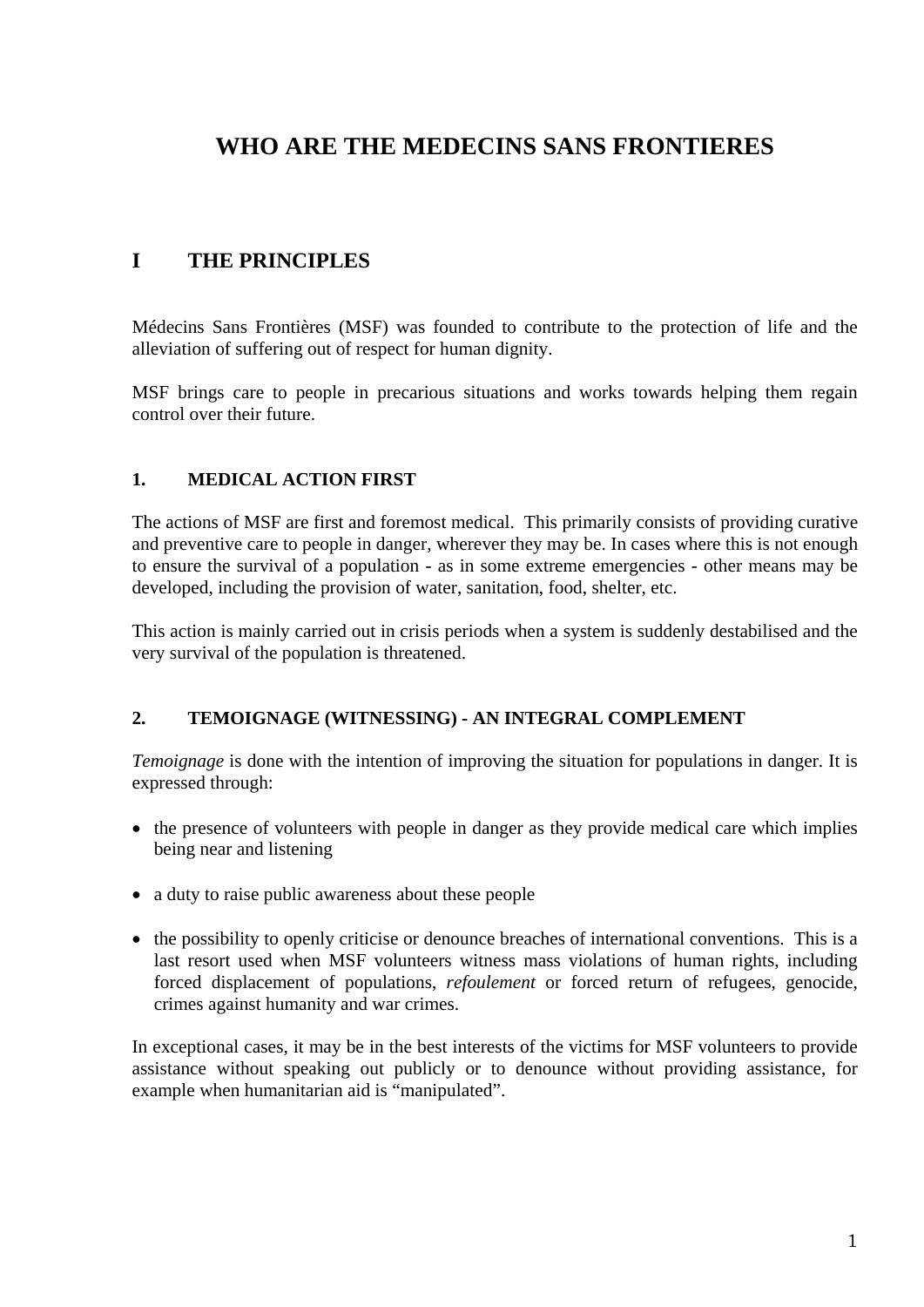## **3. RESPECT FOR MEDICAL ETHICS**

MSF missions are carried out in respect of the rules of medical ethics, in particular, the duty to provide care without causing harm to either individuals or groups. Each person in danger will be assisted with humanity, impartiality and in respect of medical confidentiality.

In other respects, this ethical consideration provides that no one will be punished for carrying out medical activities in accordance with the professional code of ethics, regardless of the circumstances or the beneficiary of the action.

Finally, no person carrying out a medical activity can be forced to perform acts or operations in contradiction to the professional code of ethics or the rules of international law.

# **4. DEFENCE OF HUMAN RIGHTS**

Médecins Sans Frontières ascribes to the principles of Human Rights and International Humanitarian Law. This includes the recognition of:

- the duty to respect the fundamental rights and freedoms of each individual, including the right to physical and mental integrity and the freedom of thought and movement, as outlined in the 1949 Universal Declaration of Human Rights;
- the right of victims to receive assistance, as well as the right of humanitarian organisations to provide assistance. The following conditions should also be assured: free evaluation of needs, free access to victims, control over the distribution of humanitarian aid and the respect for humanitarian immunity.

# **5. CONCERN FOR INDEPENDENCE**

The independence of MSF is characterised above all by an independence of spirit which is a condition for independent analysis and action, namely the freedom of choice in its operations, and the duration and means in carrying them out.

This independence is displayed at both the level of the organisation and of each volunteer.

- MSF strives for strict independence from all structures or powers, whether political, religious, economic or other. MSF refuses to serve or be used as an instrument of foreign policy by any government.

 The concern for independence is also financial. MSF endeavours to ensure a maximum of private resources, to diversify its institutional donors, and, sometimes, to refuse financing that may affect its independence.

- From their side, MSF volunteers are expected to be discrete and will abstain from linking or implicating MSF politically, institutionally or otherwise through personal acts or opinions.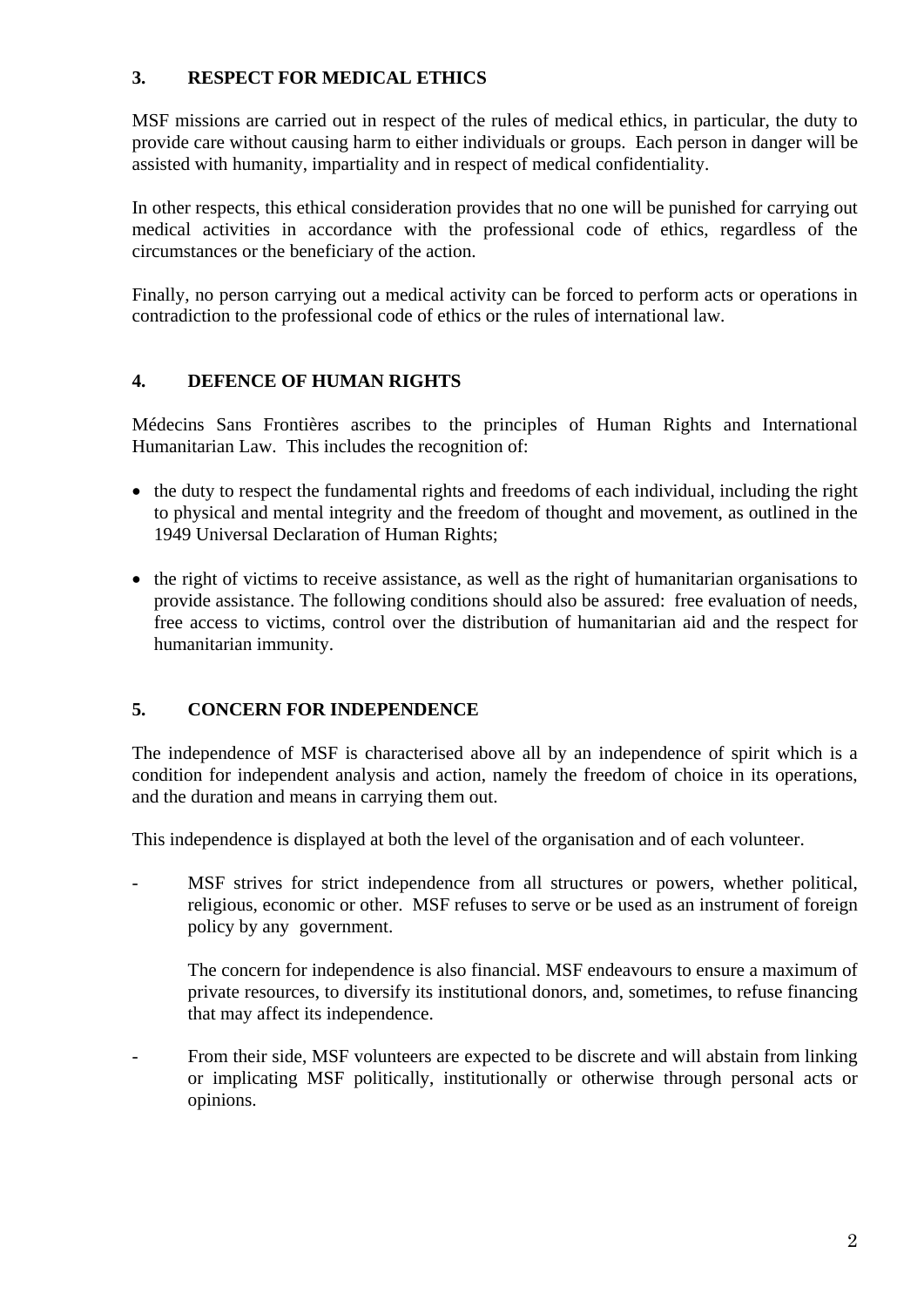## **6. A FOUNDING PRINCIPLE: IMPARTIALITY**

Impartiality is fundamental to the mission of MSF and is inextricably linked to the independence of action. Impartiality is defined by the principles of non-discrimination and proportionality:

- non-discrimination in regard to politics, race, religion, sex or any other similar criteria.
- proportionality of assistance as it relates to the degree of needs those in the most serious and immediate danger will receive priority.

# **7. A SPIRIT OF NEUTRALITY**

MSF does not take sides in armed conflicts and in this sense adheres to the principle of neutrality.

However, in extreme cases where volunteers are witness to mass violations of Human Rights, MSF may resort to denunciation as a last available means in helping the populations it assists. In these cases, simple assistance is rendered in vain when violations persist. For this reason, MSF will drop its strict observance of the principle of neutrality and will speak out to mobilise concern in an attempt to stop the exactions and improve the situation for these populations.

## **8. ACCOUNTABILITY AND TRANSPARENCY**

Faced with populations in distress, MSF has an obligation to mobilise and develop its resources.

Aiming at maximum quality and effectiveness, MSF is committed to optimising its means and abilities, to directly controlling the distribution of its aid, and to regularly evaluating the effects.

In a clear and open manner, MSF assumes the responsibility to account for its actions to its beneficiaries as well as to its donors.

#### **9. AN ORGANISATION OF VOLUNTEERS**

MSF is an organisation based on volunteerism. This notion principally implies:

- an individual commitment to people in precarious situations. The responsibility of the organisation is based on the responsibility taken by each volunteer;
- disinterest, attested to by the non-lucrative commitment of volunteers.

Volunteerism is a determining factor in maintaining a spirit of resistance against compromise, routine and institutionalisation.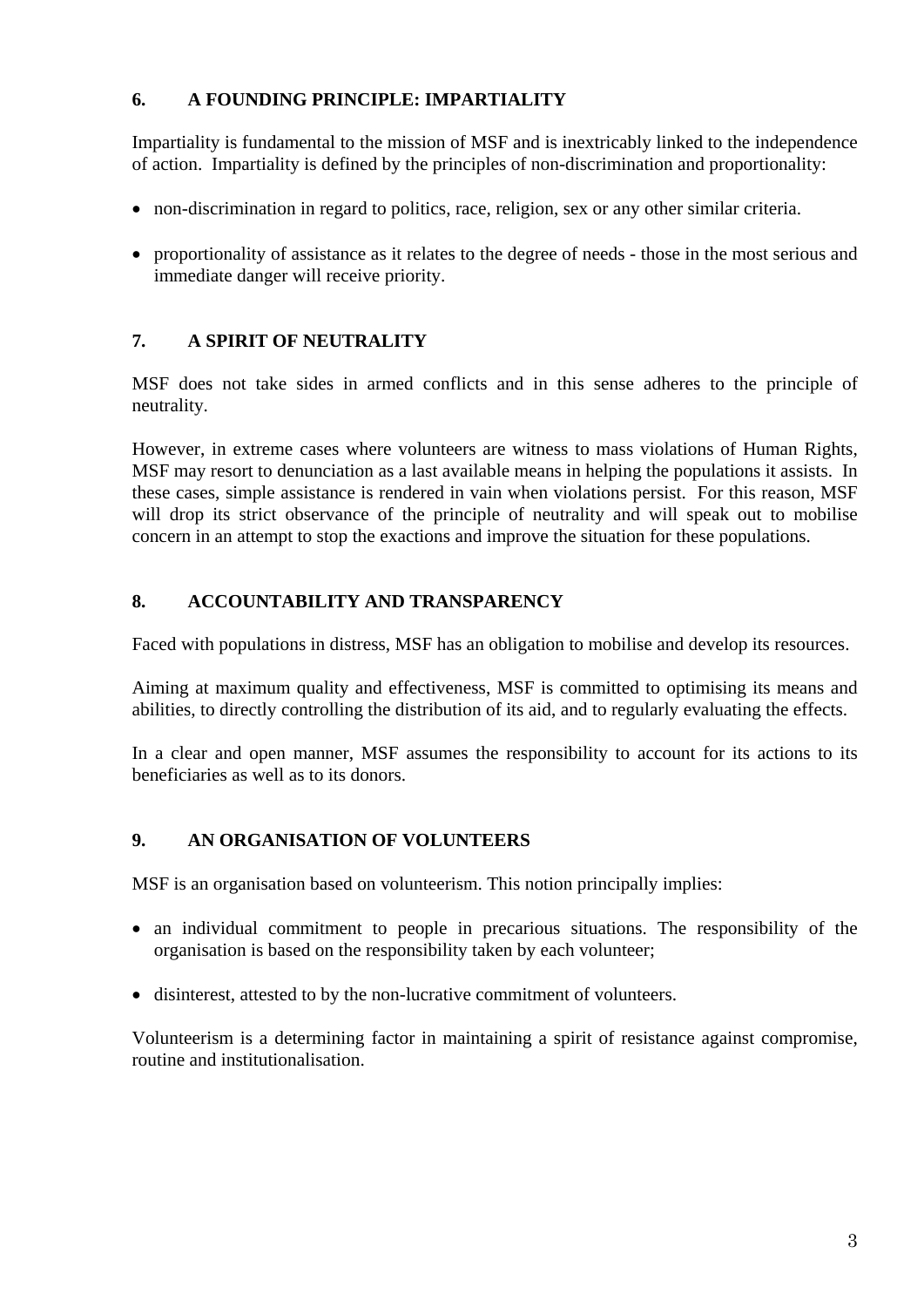#### **10. OPERATING AS AN ASSOCIATION**

The commitment of each volunteer to the MSF movement goes beyond completing a mission; it also assumes an active participation in the associative life of the organisation and an adherence to the Charter and Principles of MSF.

Within the different representative structures of MSF, the effective participation of volunteers is based on an equal voice for each member, guaranteeing the associative character of the organisation.

MSF also endeavours to constantly integrate new volunteers to maintain spontaneity and a spirit of innovation.

Linked to the idea of volunteerism, the associative character of MSF permits an openness towards our societies and a capacity for questioning ourselves.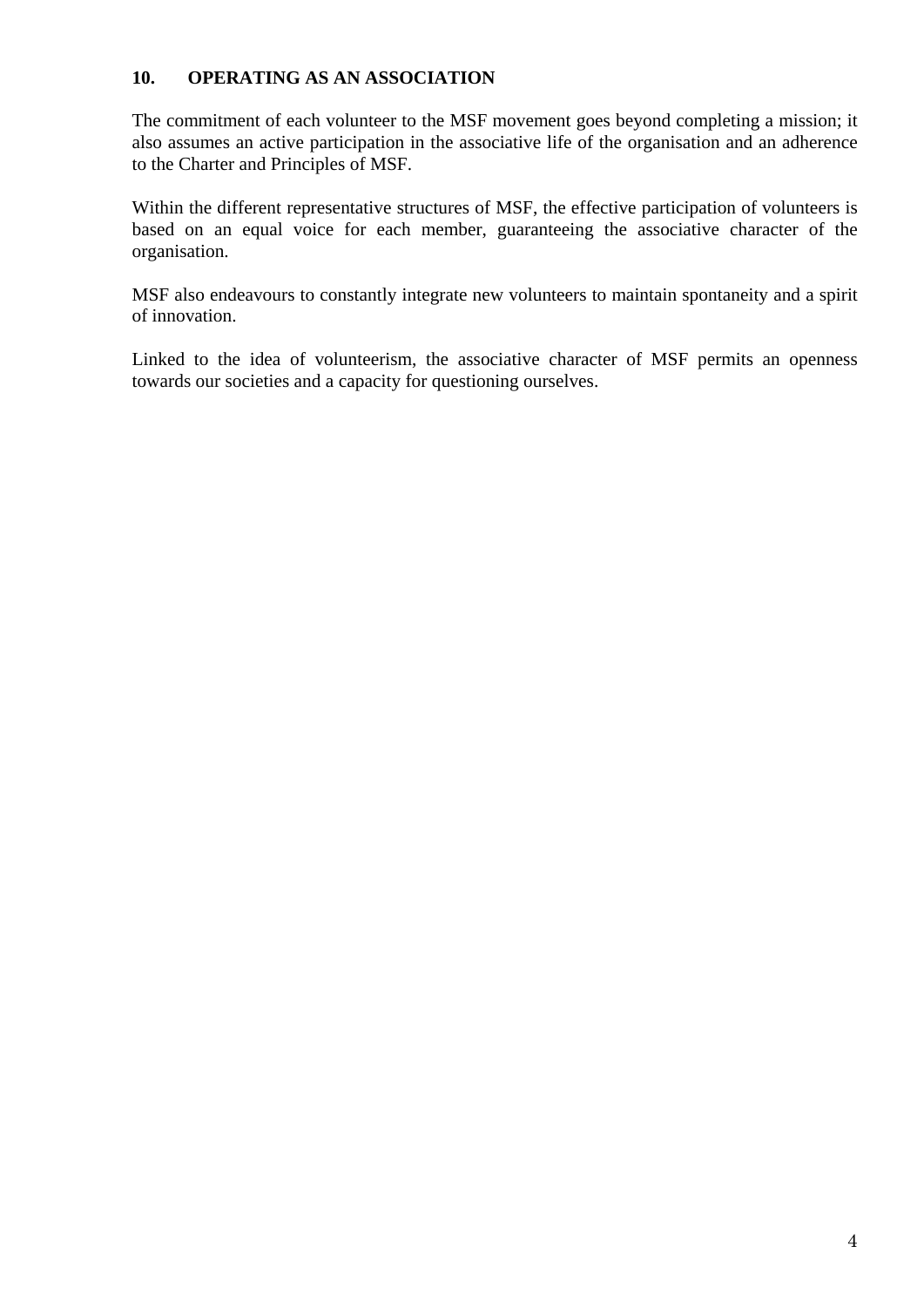# **II. PRACTICAL RULES FOR OPERATING**

# **1. Organisation and decision-making**

MSF is made up of 19 national sections, with overall coherence ensured by an International Council.

The majority of members are volunteers who work or have worked for MSF. They constitute the General Assemblies of each section, and they elect a Board of Directors whose members are mainly doctors or medical professionals. Almost all are unsalaried.

The Board of Directors names the executive team. The Board guarantees respect for the MSF Principles, ensures that decisions taken at the General Assembly are executed, and controls the management of the organisation.

#### **2. Non-profit**

Each section is founded on the not-for-profit principle.

The principle of disinterest is part of the commitment of all MSF personnel. In their work for MSF, staff are not entitled to additional remuneration from the organisation, its satellites, suppliers, or any other individuals or legal entities with whom the organisation has relations, other than salaries or allowances. By choice, the proportion of salaried positions remains limited. Management staff salary levels are lower than those in comparable sectors of the employment market. All salaries are public.

The financial reserves of MSF are intended to ensure the smooth functioning of the organisation and to allow the organisation to rapidly react to emergencies and periodic shortfalls. In no case will they constitute a means for perpetuation. For this reason, the reserves, including property holdings, never exceed the annual operational expenses.

#### **3. Management of Resources**

At least half of the global resources of MSF must come from private funding.

MSF directly carries out its operations for populations in danger, so 80% of the resources of the organisation are exclusively dedicated to operations.

MSF retains continuous and direct control over the management and delivery of its aid.

Funds received by MSF are allocated as the organisation considers them most useful, in conformity with its principles. However, if a donor wishes his or her donation to be used in a specific mission, MSF will respect this request.